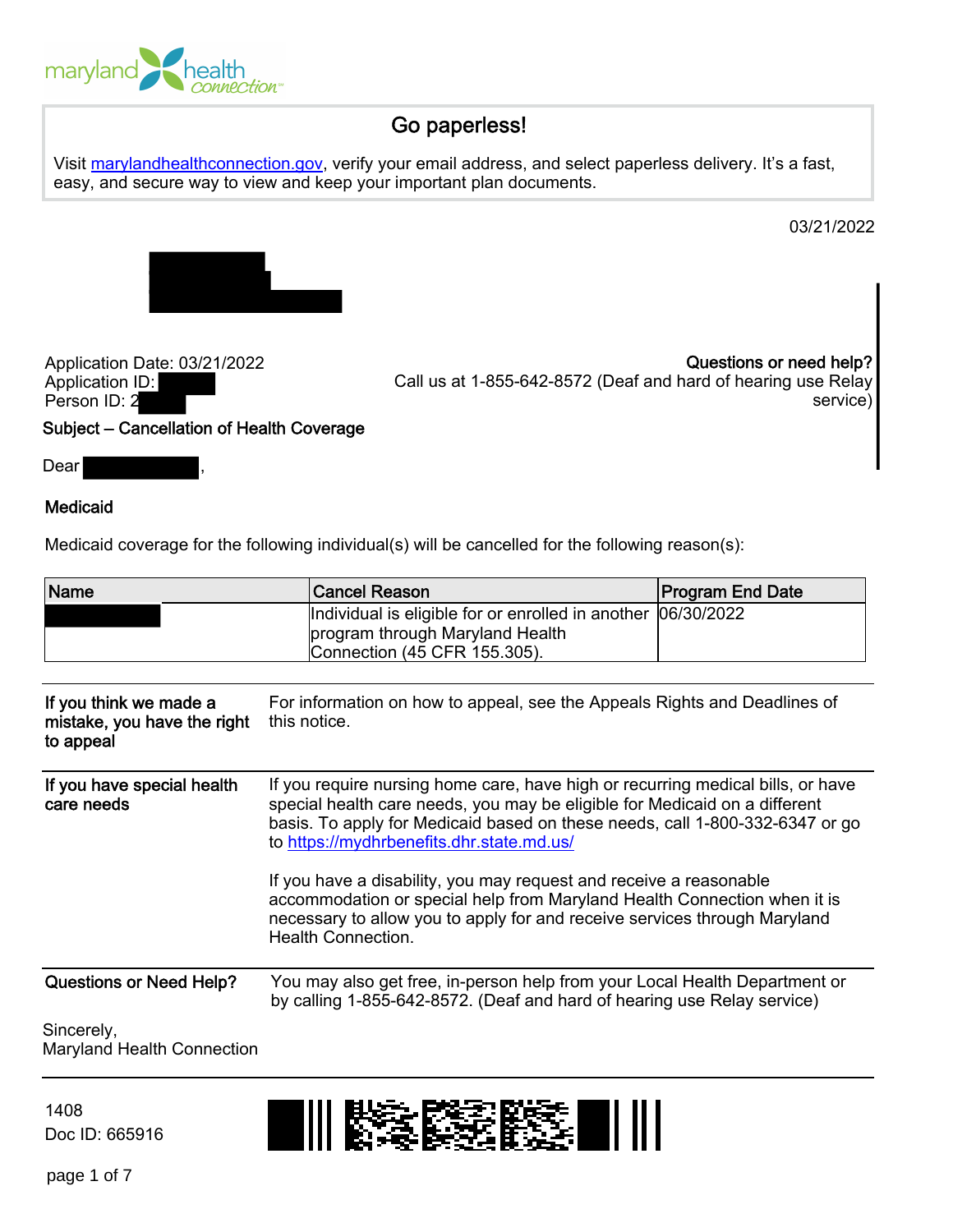

#### View your notices electronically using our mobile app

You can view notices in your online account, or now by downloading our free mobile app. Go to the App Store on iOS devices or the Google Play Store on Android devices and search for "Enroll MHC" to find and download the app.

Once the app is installed, open it and tap on "Access Your Inbox" to log in with your Maryland Health Connection account.

1408 1838383 III Doc ID: 665916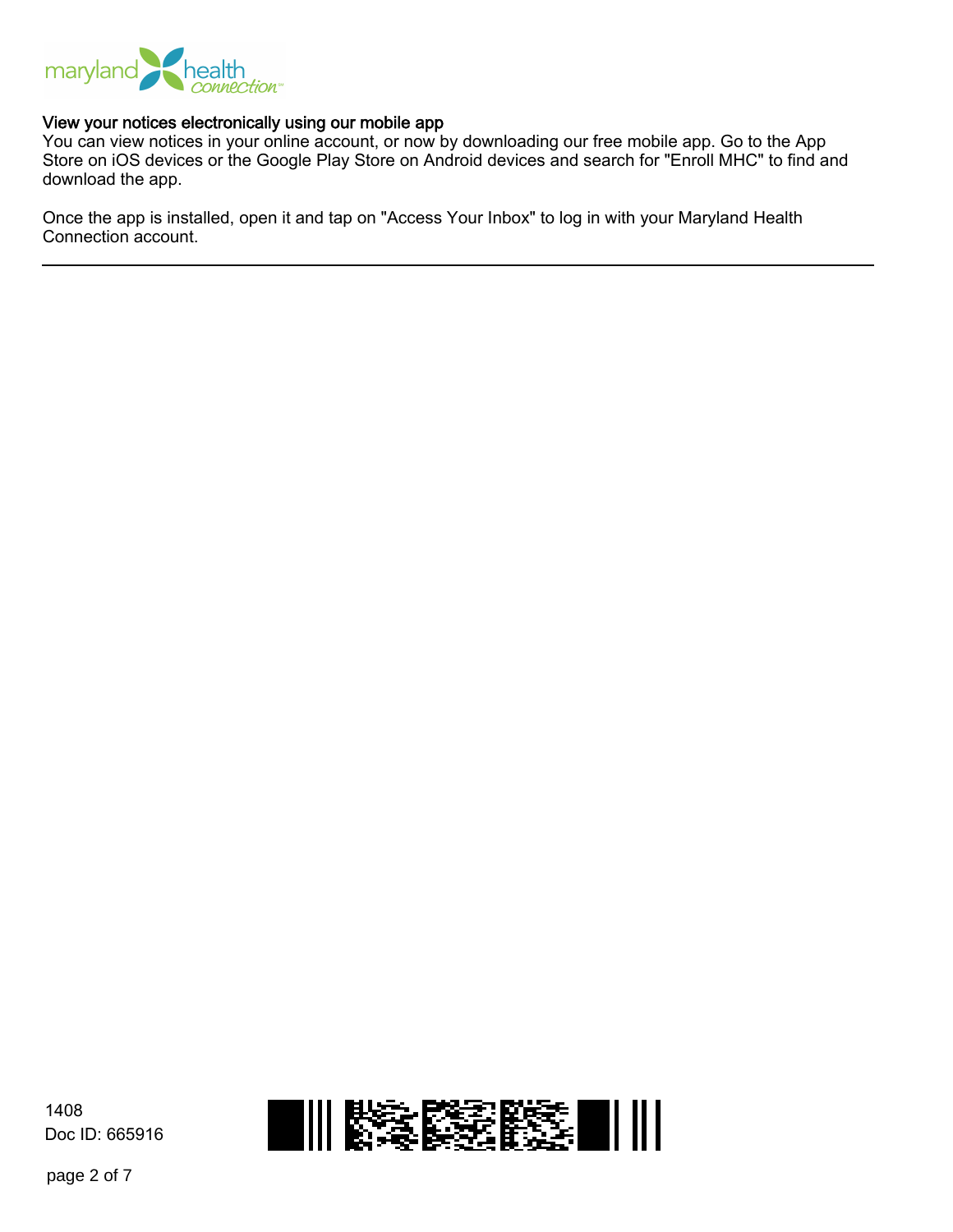

#### Nondiscrimination and Accessibility Requirements Notice

Maryland Health Connection complies with applicable Federal civil rights laws and does not discriminate on the basis of race, color, national origin, age, disability, or sex. Maryland Health Connection does not exclude people or treat them differently, because of race, color, national origin, age, disability or sex.

Maryland Health Connection:

- Provides free auxiliary aids and services to people with disabilities to communicate effectively with us, such as qualified sign language interpreters and written information in other formats (large print, audio, accessible electronic formats, other formats).
- Provides free language assistance services to people whose primary language is not English, such as qualified interpreters and information written in other languages.

If you need these services, please call 855-642-8572 for help.

#### How to File a Discrimination Grievance

If you believe that Maryland Health Connection has failed to provide these services or discriminated in another way on the basis of race, color, national origin, age, disability or sex, you can file a grievance in writing by mail or email with:

Civil Rights Coordinator Phone: 410-547-6862 Fax: 410-547-6805 MD Relay TTY: 7-1-1 or 800-735-2258 Email:<MHCCivil.Rights@Maryland.gov> Mail: 750 E. Pratt Street, 6th Floor, Baltimore, Maryland 21202

You also may file a civil rights complaint with the U.S. Department of Health and Human Services, Office for Civil Rights electronically through the Office for Civil Rights Complaint Portal, available at [https://](https://ocrportal.hhs.gov/ocr/portal/lobby.jsf) [ocrportal.hhs.gov/ocr/portal/lobby.jsf,](https://ocrportal.hhs.gov/ocr/portal/lobby.jsf) or by mail or phone at: U.S. Department of Health and Human Services, 200 Independence Avenue SW., Room 509F, HHH Building, Washington, DC 20201; 1-800-868-1019; 800-537-7697 (TDD). Complaint forms are available at [http://www.hhs.gov/ocr/office/file/](http://www.hhs.gov/ocr/office/file/index.html) [index.html](http://www.hhs.gov/ocr/office/file/index.html).

1408 Doc ID: 665916

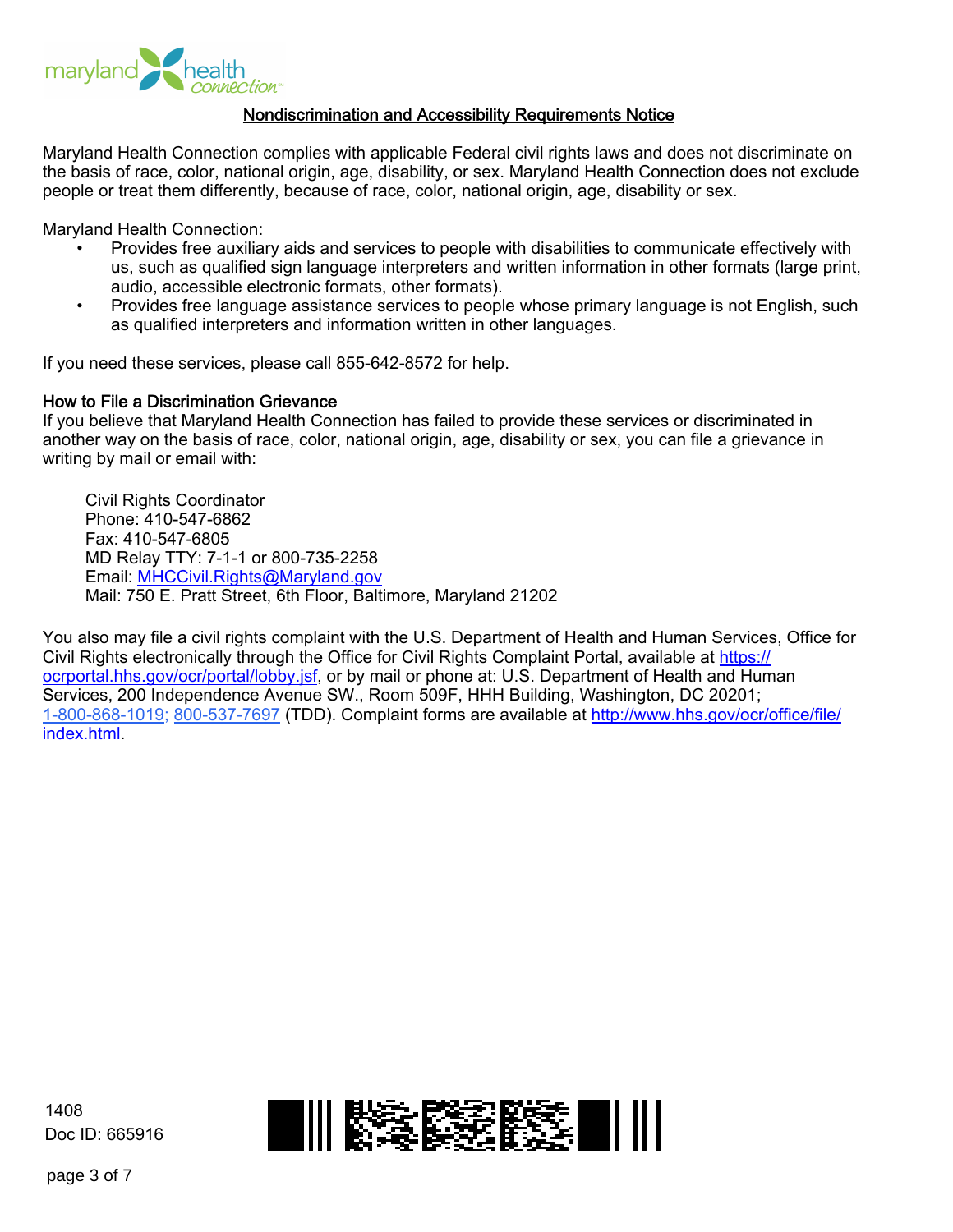

# How to Appeal

You can appeal any eligibility decision you receive from the Maryland Health Connection, however Managed Care Organizations/MCO disputes cannot be appealed. You or your authorized representative have 90 days from the date of this notice to ask for a hearing. An authorized representative is someone you give written permission to act for you.

## To ask for a hearing:

By Mail: Complete the Request for Hearing form or write a request to:

Maryland Health Connection, PO Box 857, Lanham, MD 20703-0857

or

Office of Administrative Hearings, 11101 Gilroy Road, Hunt Valley, MD 21031

By Email: Complete and scan the Request for Hearing form or write an email to:

<MHBE.Appeals@Maryland.gov>

By Phone: Call the Maryland Health Connection at (855) 642-8572 (Deaf and hard of hearing use Relay service)

Please include your Maryland Health Connection ID Number on all requests. If you disagree with our decision and want to speak to someone about it, or if you need help asking for a hearing, call (855) 642-8572 (Deaf and hard of hearing use Relay service).

## To prepare for a hearing

- A hearing is a meeting between you, someone from Maryland Health Connection, and a hearing officer. You can talk to the hearing officer about why you think Maryland Health Connection made a mistake.
- You can bring a friend, relative, witness or lawyer to the hearing if you want.
- You should bring any documents or information you need to help the hearing officer understand your concerns.
- You may be covered for childcare or transportation expenses if you are appealing a decision regarding Medicaid eligibility. For information about how to request coverage of these expenses call your local (County) Health Department.
- You may review our documents regarding your eligibility at any time.
- For assistance with preparing an appeal of your denial of enrollment in a qualified health plan or eligibility for an advanced premium tax credit, you can contact the Office of the Attorney General's Health Education and Advocacy Unit at<www.MarylandCares.org> or call (410) 528-1840 or toll free at (877) 261-8807. The HEAU can assist you in preparing for a hearing, but cannot represent you at a hearing.
- The result of your appeal could change the health coverage you or others in your household qualify for.

1408 Doc ID: 665916

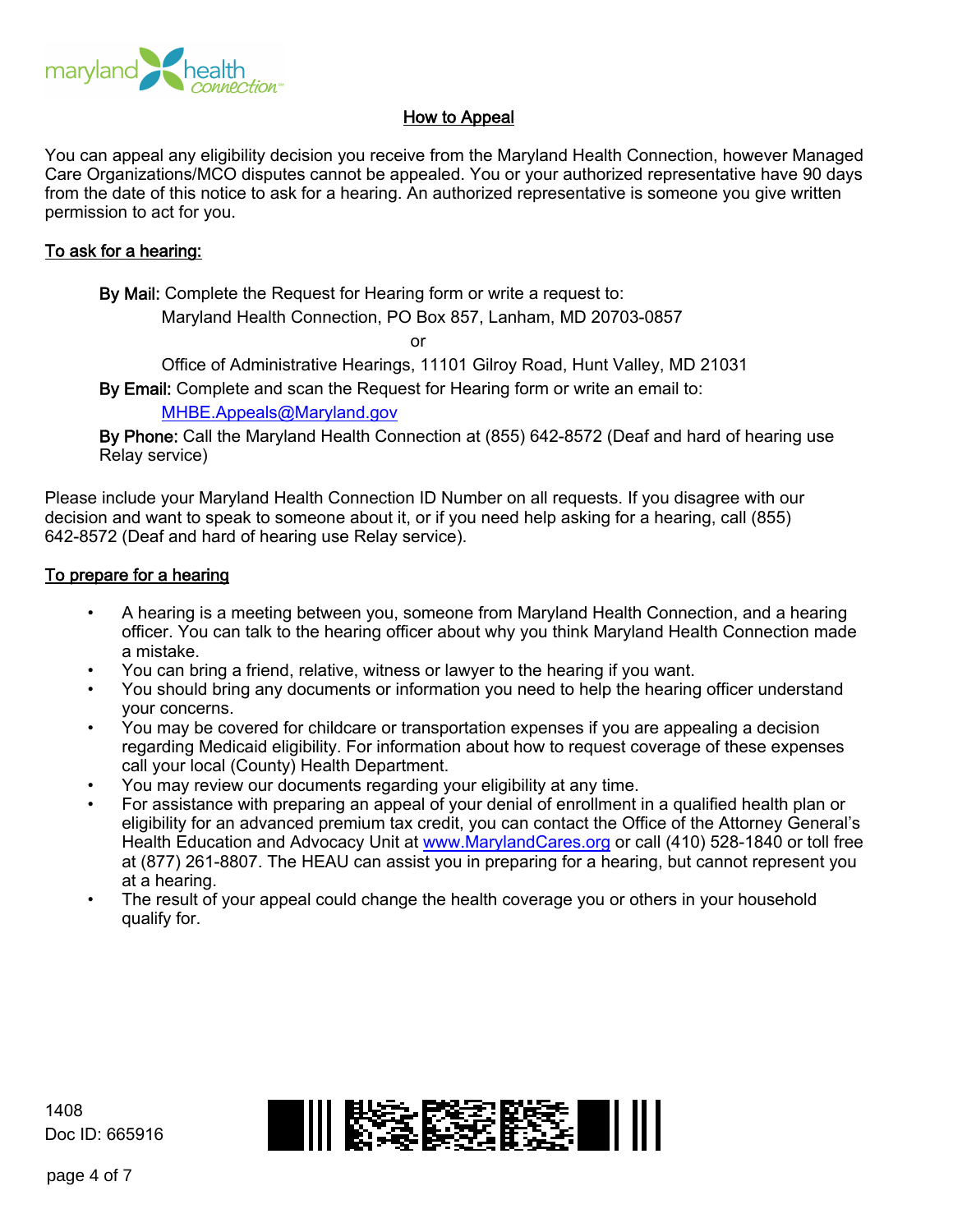

This Page Intentionally Left Blank





page 5 of 7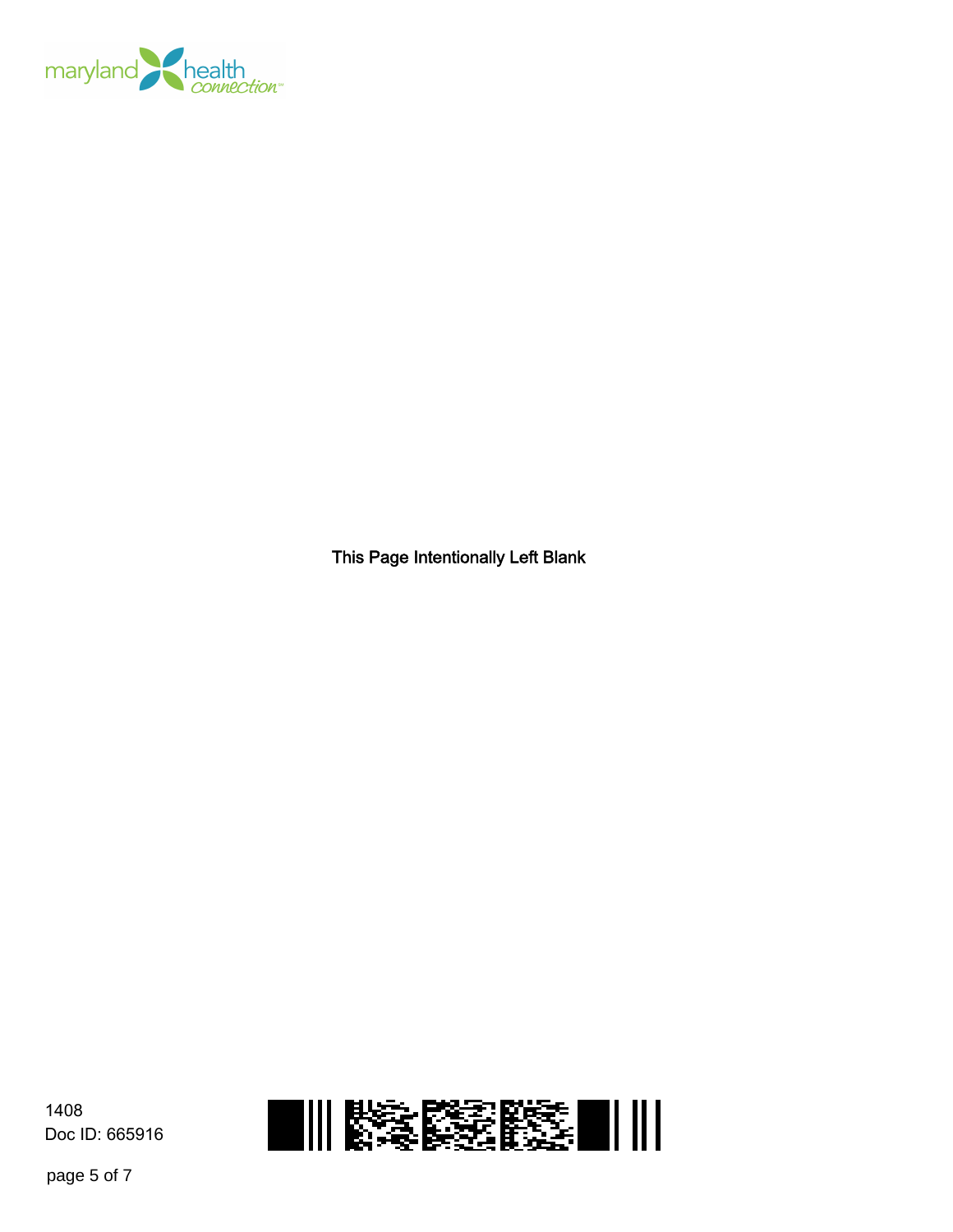

## REQUEST FOR CASE REVIEW OR FAIR HEARING

Complete this form **ONLY** if you disagree with Maryland Health Connection's eligibility decision. If you need help completing this form, call (855) 642-8572 (Deaf and hard of hearing use Relay service).

| 1. Tell us who you are. Please print clearly.                                                                                                                                                                                                                                                                                                                                                                                                                                                                                                                                                                                                                                           | Date of Birth: _______________            |  |  |
|-----------------------------------------------------------------------------------------------------------------------------------------------------------------------------------------------------------------------------------------------------------------------------------------------------------------------------------------------------------------------------------------------------------------------------------------------------------------------------------------------------------------------------------------------------------------------------------------------------------------------------------------------------------------------------------------|-------------------------------------------|--|--|
| Phone Number: (______)________________________                                                                                                                                                                                                                                                                                                                                                                                                                                                                                                                                                                                                                                          | MD Health Connection ID: ________________ |  |  |
| 2. What is the reason you want a hearing? Please select one.<br>I was not allowed to apply for coverage through Maryland Health Connection.<br>My application was wrongly denied for one of the following reasons:<br>Medicaid Eligibility (remember, MCO disputes cannot be appealed)<br>Qualified Health Plan eligibility<br>Financial Assistance (Advance Premium Tax Credit or Cost-Sharing) eligibility<br>My application was wrongly denied for another reason<br>Other reason that I want a hearing<br>If you received a notice about this, what is the date on the notice?<br>Why do you want a hearing? Please tell us what happened. (Attach other sheet of paper if needed.) |                                           |  |  |
| 3. For Medicaid and MCHP Eligibility - I understand that if I am currently receiving Medicaid/MCHP and I ask for a<br>hearing within 10 days from the date of the decision, I can continue to receive those benefits while I wait for my<br>hearing unless my benefit period ends. I also understand that I may have to pay back those benefits if I lose my<br>appeal.<br>Check here if you do NOT want benefits while you wait for your hearing.                                                                                                                                                                                                                                      |                                           |  |  |
| Signature                                                                                                                                                                                                                                                                                                                                                                                                                                                                                                                                                                                                                                                                               | Date                                      |  |  |
| 4. For Qualified Health Plan Eligibility – I understand that if I ask for a hearing within 90 days from the date of the<br>decision, I can still enroll in a qualified health plan and receive any tax subsidies I am currently eligible for. The result<br>of my appeal can change the coverage I qualify for and depending on the result of my appeal, I may have to pay back<br>any tax subsidies I receive to the IRS.                                                                                                                                                                                                                                                              |                                           |  |  |
| Signature                                                                                                                                                                                                                                                                                                                                                                                                                                                                                                                                                                                                                                                                               | Date                                      |  |  |